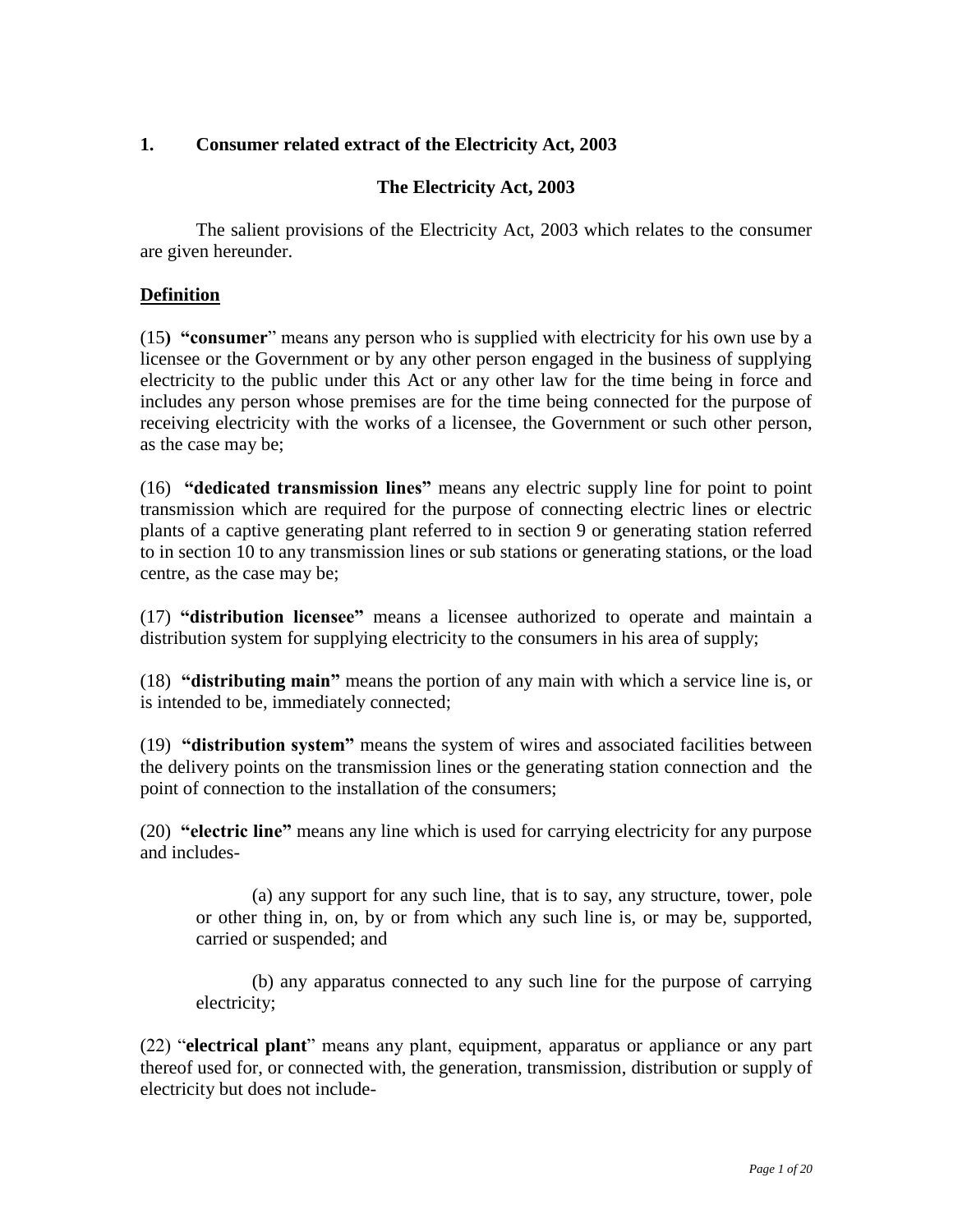(a) an electric line; or

(b) a meter used for ascertaining the quantity of electricity supplied to any premises; or

(c) an electrical equipment, apparatus or appliance under the control of a consumer;

(23) **"electricity"** means electrical energy-

(a) generated, transmitted, supplied or traded for any purpose ; or

(b) used for any purpose except the transmission of a message;

(24) **"Electricity Supply Code"** means the Electricity Supply Code specified under section 50:

(27) " **franchisee**" means a person authorized by a distribution licensee to distribute electricity on its behalf in a particular area within his area of supply;

(38) **"licence"** means a licence granted under section 14;

(39) **"licensee**" means a person who has been granted a licence under section 14;

(40) **"line"** means any wire, cable, tube, pipe, insulator, conductor or other similar thing (including its casing or coating) which is designed or adapted for use in carrying electricity and includes any line which surrounds or supports, or is surrounded or supported by or is installed in close proximity to, or is supported, carried or suspended in association with, any such line;

(41) **"local authority"** means any Nagar Panchayat, Municipal Council, municipal corporation, Panchayat constituted at the village, intermediate and district levels, body of port commissioners or other authority legally entitled to, or entrusted by the Union or any State Government with, the control or management of any area or local fund;

(42) **"main"** means any electric supply-line through which electricity is, or is intended to be, supplied;

(48) "**overhead line**" means an electric line which is placed above the ground and in the open air but does not include live rails of a traction system;

(49) "**person**" shall include any company or body corporate or association or body of individuals, whether incorporated or not, or artificial juridical person;

(51) "**premises**" includes any land, building or structure;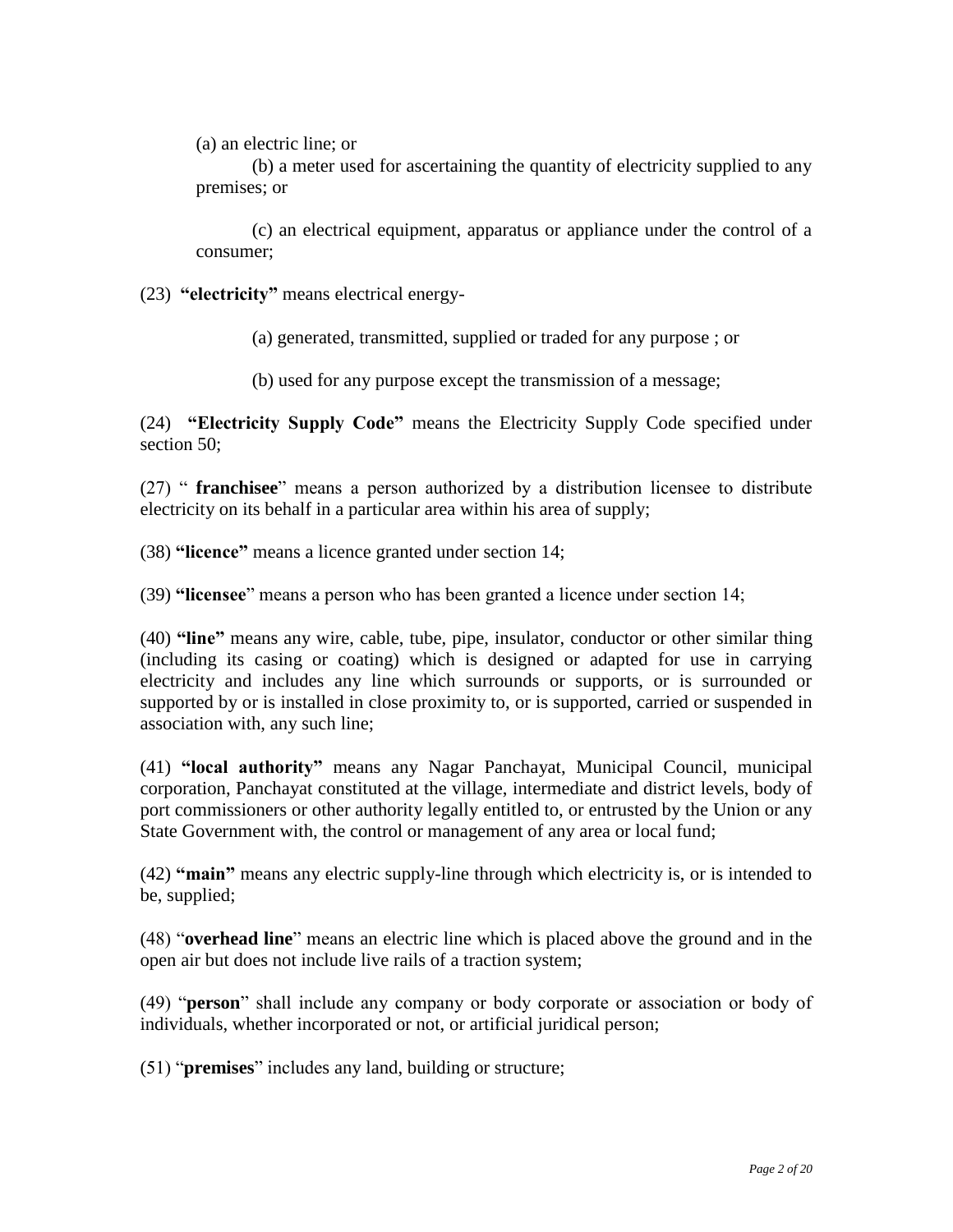(61) **"service-line**" means any electric supply-line through which electricity is, or is intended to be, supplied-

(a) to a single consumer either from a distributing main or immediately from the Distribution Licensee's premises; or

(b) from a distributing main to a group of consumers on the same premises or on contiguous premises supplied from the same point of the distributing main;

(64) "**State Commission**" means the State Electricity Regulatory Commission constituted under sub-section (1) of section 82 and includes a Joint Commission constituted under sub-section (1) of section 83;

(69) "**sub-station**" means a station for transforming or converting electricity for the transmission or distribution thereof and includes transformers, converters, switchgears, capacitors, synchronous condensers, structures, cable and other appurtenant equipment and any buildings used for that purpose and the site thereof;

(70) "**supply**", in relation to electricity means the sale of electricity to a licensee or consumer;

(72) "**transmission lines**" means all high pressure cables and overhead lines (not being an essential part of the distribution system of a licensee) transmitting electricity from a generating station to another generating station or a sub station, together with any step up and step down transformers, switch-gear and other works necessary to and used for the control of such cables or overhead lines, and such buildings or part thereof as may be required to accommodate such transformers, switchgear and other works;

(75) "**utility**" means the electric lines or electrical plant, and includes all lands, buildings, works and material attached thereto belonging to any person acting as a generating company or licensee under the provisions of this Act;

(76) "**wheeling**" means the operation whereby the distribution system and associated facilities of a transmission licensee or distribution licensee, as the case may be, are used by another person for the conveyance of electricity on payment of charges to be determined under section 62;

(77) "**works**" includes electric line, and any building, plant, machinery, apparatus and any other thing of whatever description required to transmit, distribute or supply electricity to the public and to carry into effect the objects of a licence or sanction granted under this Act or any other law for the time being in force.

## **Extracts from the Electricity Act, 2003**

The Electricity Act, 2003 consists of 110 pages of 185 sections covered in 18 parts.

The main parts concerned with Consumers are given below:-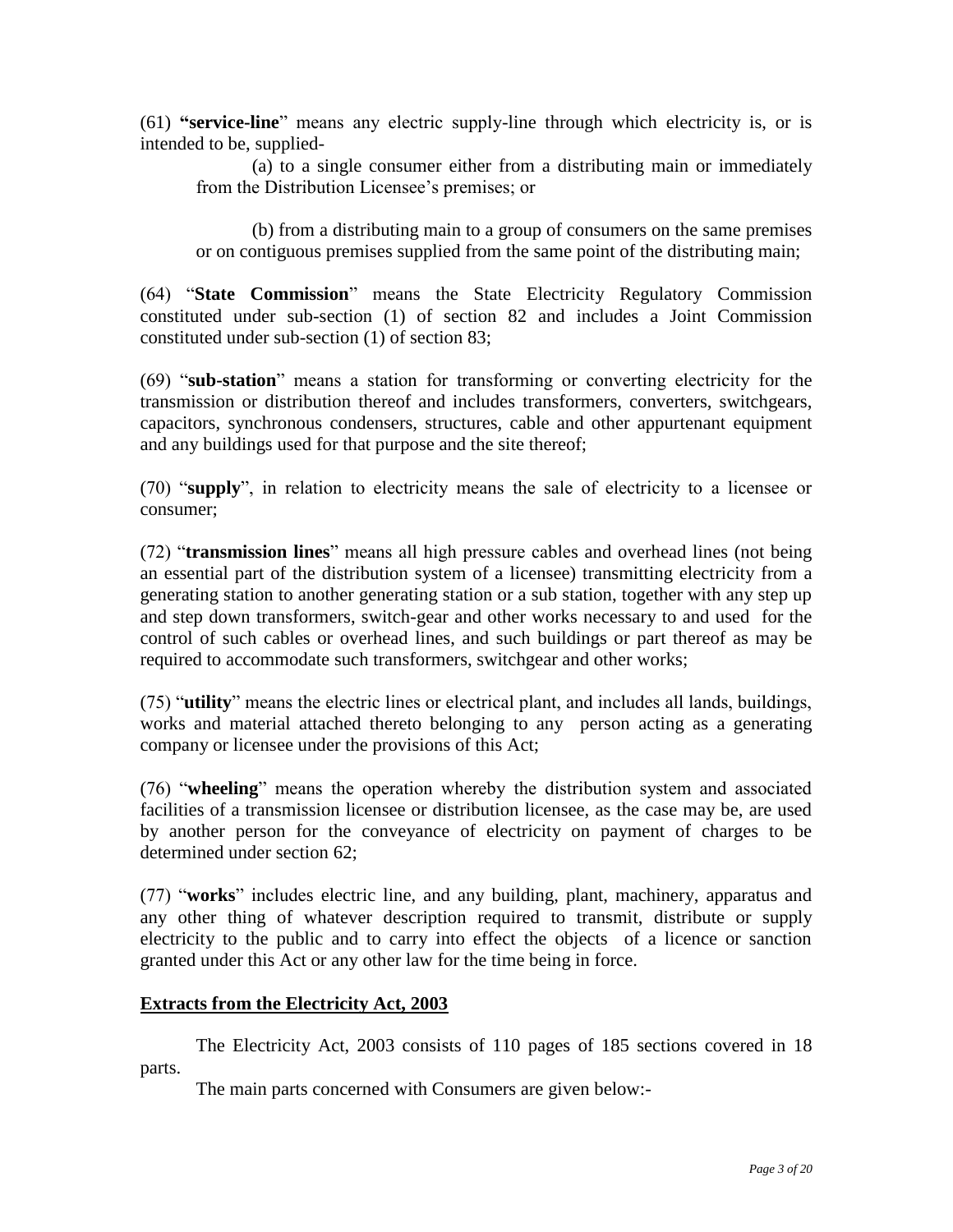### **PART VI**

#### **DISTRIBUTION OF ELECTRICITY**

**42. Duties of distribution licensee and open access.-(**1) It shall be the duty of a distribution licensee to develop and maintain an efficient, co-ordinated and economical distribution system in his area of supply and to supply electricity in accordance with the provisions contained in this Act.

(2) The State Commission shall introduce open access in such phases and subject to such conditions, (including the cross subsidies, and other operational constraints) as may be specified within one year of the appointed date by it and in specifying the extent of open access in successive phases and in determining the charges for wheeling, it shall have due regard to all relevant factors including such cross subsidies, and other operational constraints:

Provided that  $12$  [such open access shall be allowed on payment of a surcharge] in addition to the charges for wheeling as may be determined by the State Commission:

Provided further that such surcharge shall be utilized to meet the requirements of current level of cross subsidy within the area of supply of the distribution licensee:

Provided also that such surcharge and cross subsidies shall be progressively reduced  $^{13}$  [\*\*\*] in the manner as may be specified by the State Commission:

Provided also that such surcharge shall not be leviable in case open access is provided to a person who has established a captive generating plant for carrying the electricity to the destination of his own use:

 $14$  [Provided also that the State Commission shall, not later than five years from the date of commencement of the Electricity (Amendment) Act, 2003 by regulations, provide such open access to all consumers who require a supply of electricity where the maximum power to be made available at any time exceeds one megawatt.]

(5) Every distribution licensee shall, within six months from the appointed date or date of grant of licence, whichever is earlier establish a forum for redressal of grievances of the consumers in accordance with the guidelines as may be specified by the State Commission.

(6) Any consumer, who is aggrieved by non-redressal of his grievances under sub-section (5), may make a representation for the redressal of his grievance to an authority to be known as Ombudsman to be appointed or designated by the State Commission.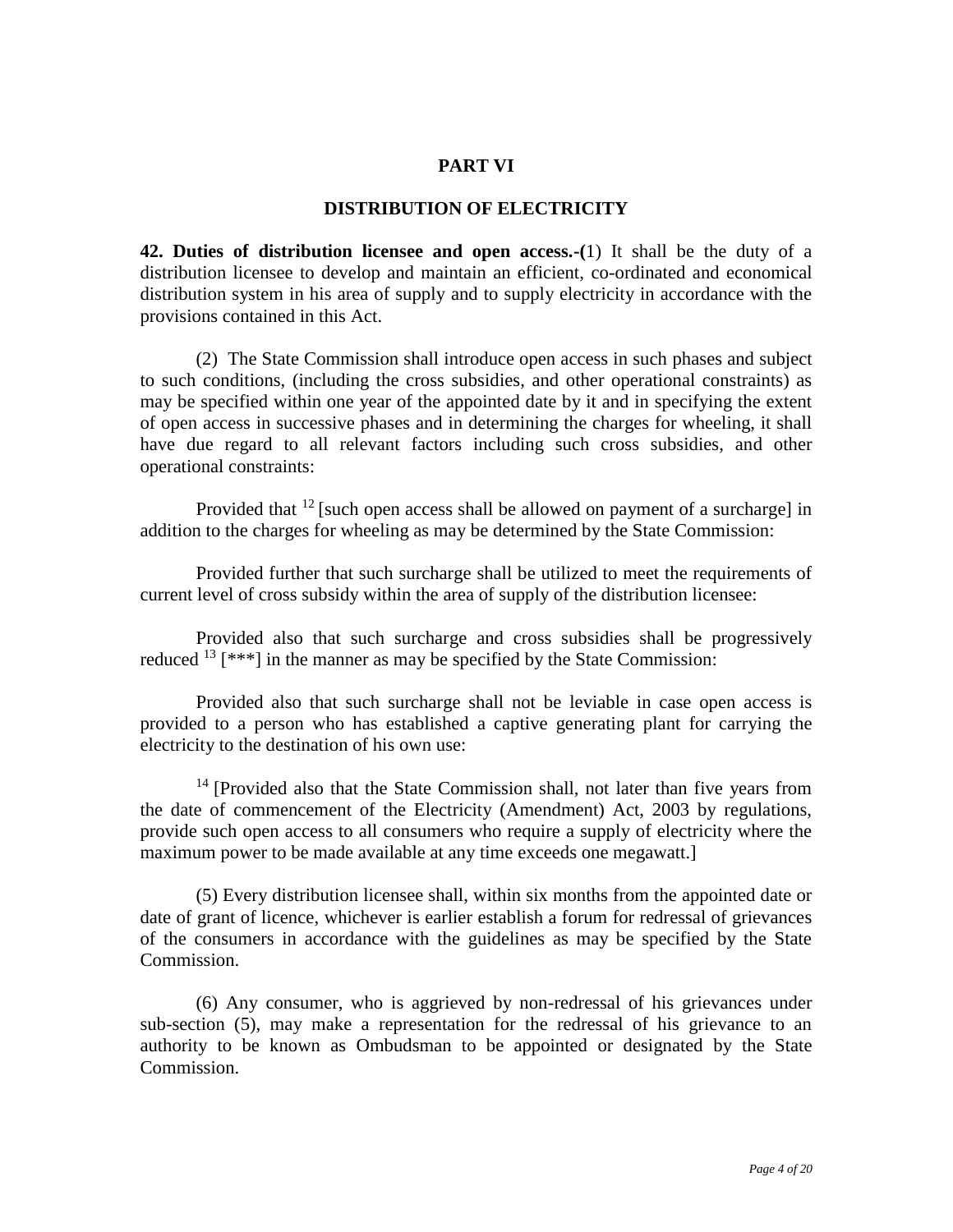(7) The Ombudsman shall settle the grievance of the consumer within such time and in such manner as may be specified by the State Commission.

(8) The provisions of sub-sections (5), (6) and (7) shall be without prejudice to right which the consumer may have apart from the rights conferred upon him by those sub-section.

**43. Duty to supply on request.-(1)** <sup>15</sup> [Save as otherwise provided in this Act, every distribution] licensee, shall, on an application by the owner or occupier of any premises, give supply of electricity to such premises, within one month after receipt of the application requiring such supply:

Provided that where such supply requires extension of distribution mains, or commissioning of new sub stations, the distribution licensee shall supply the electricity to such premises immediately after such extension or commissioning or within such period as may be specified by the Appropriate Commission:

Provided further that in case of a village on hamlet or area wherein no provision for supply of electricity exists, the Appropriate Commission may extend the said period as it may consider necessary for electrification of such village or hamlet or area.

 $16$ [Explanation.- For the purpose of this sub-section., "application" means the application complete in all respects in the appropriate form, as required by the distribution licensee, alongwith documents showing payment of necessary charges and other compliance.]

2) It shall be the duty of every distribution licensee to provide, if required, electric plant or electric line for giving for electric supply to the premises specified in sub-section (1):

Provided that no persons shall be entitled to demand, or to continue to receive, from a licensee a supply of electricity for any premises having a separate supply unless he has agreed with the licensee to pay to him such price as determined by the Appropriate Commission.

3) If a distribution licensee fails to supply the electricity within the period specified in a sub-section (1), he shall be liable to a penalty which may extend to one thousand rupees for each day of default.

**44. Exception from duty to supply electricity.–** Nothing contained in section 43 shall be taken as requiring a distribution licensee to give supply of electricity to any premises if he is prevented from so doing by cyclone, floods, storms or other occurrences beyond his control.

**45. Power to recovery charges.-** (1) Subject to the provisions of this section, the prices to be charged by a distribution licensee for the supply of electricity by him in pursuance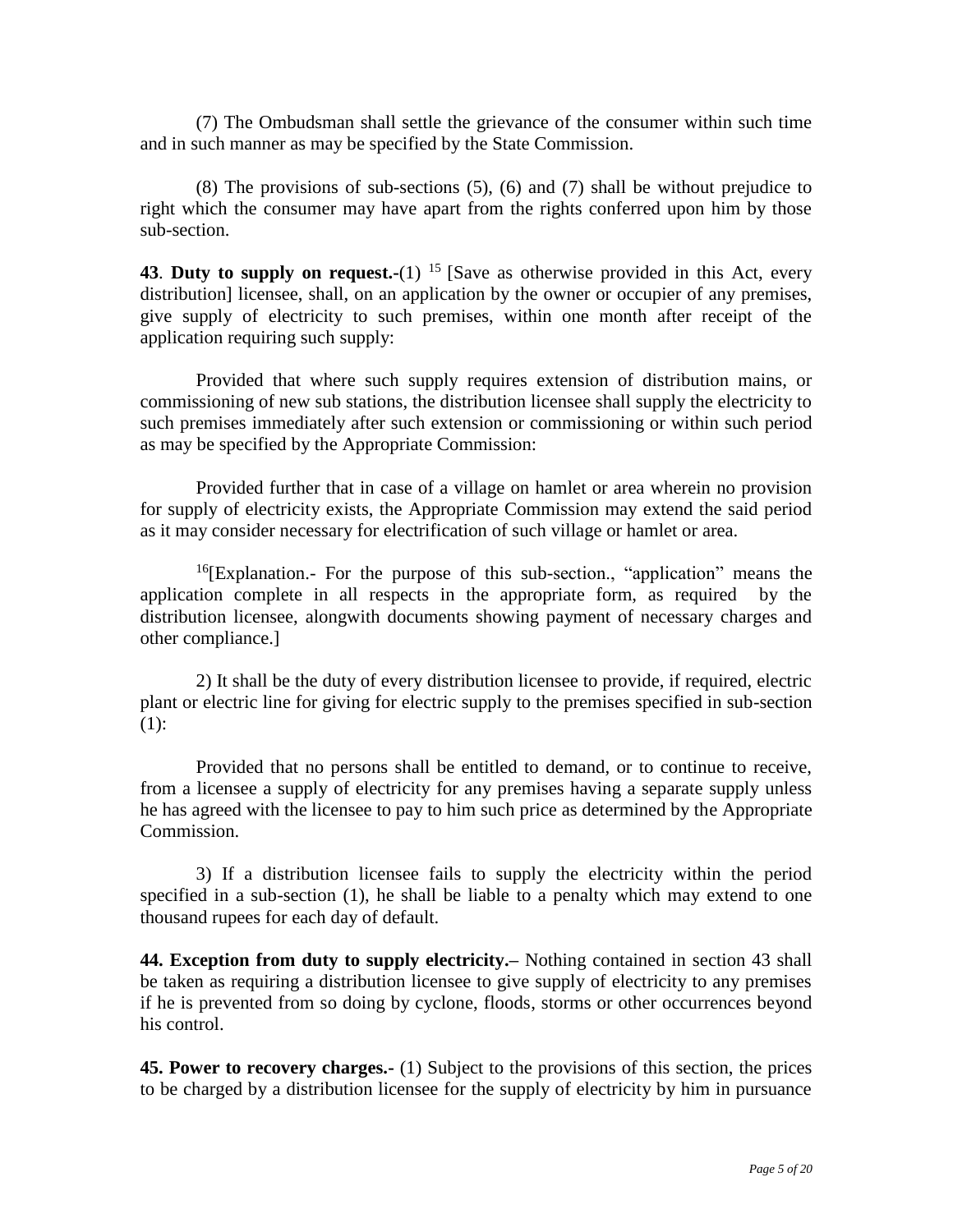of section 43 shall be in accordance with such tariffs fixed from time to time and conditions of his licence.

(2) The charges for electricity supplied by a distribution licensee shall be –

(a) fixed in accordance with the methods and the principles as may be specified by the concerned State Commission;

(b) published in such manner so as to give adequate publicity for such charges and prices.

3) The charges for electricity supplied by a distribution licensee may include-

a) a fixed charges in addition to the charge for the actual electricity supplied;

b) a rent or other charges in respect of any electric meter or electrical plant provided by the distribution licensee.

(4) Subject to the provisions of section 62, in fixing charges under this section a distribution licensee shall not show undue preference to any persons or class or persons or discrimination against any person or class of persons.

(5) The charges fixed by the distribution licensee shall be in accordance with the provision of this Act and the regulations made in this behalf by the concerned State Commission.

**46. Power to recover expenditure**.- The State Commission may, by regulations, authorize a distribution licensee to charge from a person requiring a supply of electricity in pursuance of section 43 any expenses reasonably incurred in providing any electric line or electrical plant used for the purpose of giving that supply.

**47. Power to require security.- (**1) Subject to the provision of this section, a distribution licensee may require any person, who requires a supply of electricity in pursuance of section 43, to give him reasonable security, as may be determined by regulations, for the payment to him of all monies which may become due to him-

(a) in respect of the electricity supplied to such person; or

b) where any electricity line or electrical plant or electric meter is to be provided for supplying electricity to such person, in respect of the provision of such line or plant or meter.

and if that person fails to give such security, the distribution licensee may, if he thinks fit, refuse to give the supply of electricity or to provide the line or plant or meter for the period during which the failure continues.

(2) Where any person has not given such security as is mentioned in sub-section (1) or the security given by any person has become invalid or insufficient, the distribution licensee may, by notice, require that persons, within thirty days after the service of the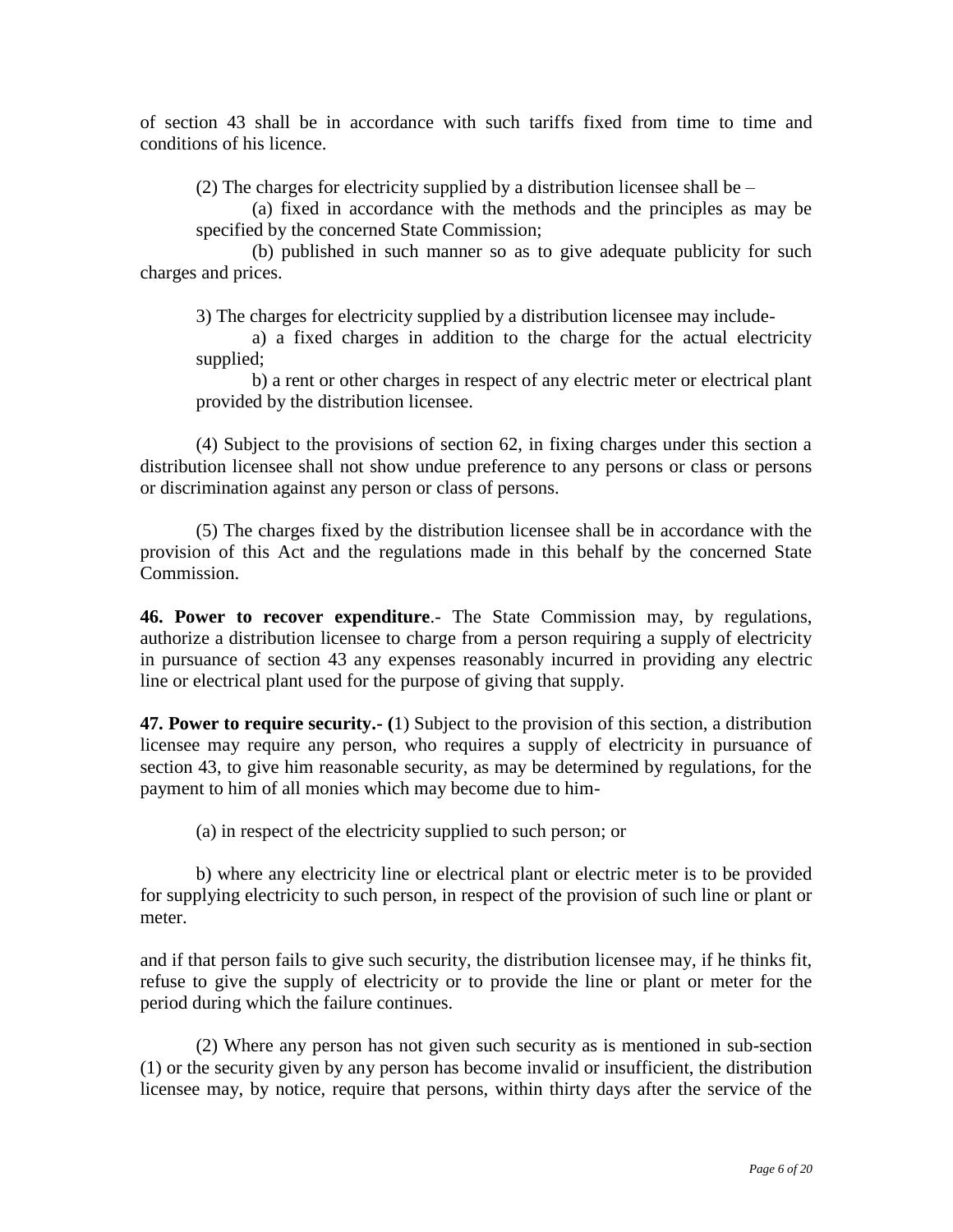notice, to give him reasonable security for the payment of all monies which may become due to him in respect of the supply of electricity or provision of such line or plant or meter

(3) If the person referred to in sub-section (2) fails to give such security, the distribution licensee may, if he thinks fit, discontinue the supply of electricity for the period during which the failure continues.

(4) The distribution licensee shall pay interest equivalent to the bank rate or more, as may be specified by the concerned State Commission, on the security referred to in sub-section (1) and refund such security on the request of the person who gave such security.

(5) A distribution licensee shall not be entitled to require security in pursuance of clause (a) of sub-section (1) if the person requiring the supply is prepared to take the supply through a pre-payment meter.

**48**. **Additional terms of supply**. - A distribution licensee may require any person who requires a supply of electricity in pursuance of section 43 to accept-

(a) any restrictions which may be imposed for the purpose of enabling the distribution licensee to comply with the regulations made under section 53;

(b) any terms restricting any liability of distribution licensee for economic loss resulting from negligence of the person to whom the electricity is supplied.

**49. Agreements with respect to supply or purchase of electricity.-** Where the Appropriate Commission has allowed open access to certain consumers under section 42, such consumers, notwithstanding the provisions contained in clause (d) of sub-section (1) of section 62, may enter into an agreement with any person for supply or purchase of electricity on such terms and conditions (including tariff) as may be agreed upon by them.

<sup>17</sup>[50. The Electricity Supply Code.- The State Commission shall specify an Electricity Supply Code to provide for recovery of electricity charges, intervals for billing of electricity charges, disconnection of supply of electricity for non-payment thereof, restoration of supply of electricity, measures for preventing tampering, distress or damage to electrical plant or electrical line or meter, entry of distribution licensee or any person acting on his behalf for disconnecting supply and removing the meter, entry for replacing, altering or maintaining electric lines or electrical plants or meter and such other matters.]

**55. Use, etc: of meters. -** (1) No Licensee shall supply electricity, after the expiry of two years from the appointed date, except through installation of a correct meter in accordance with the regulations to be made in this behalf by the Authority: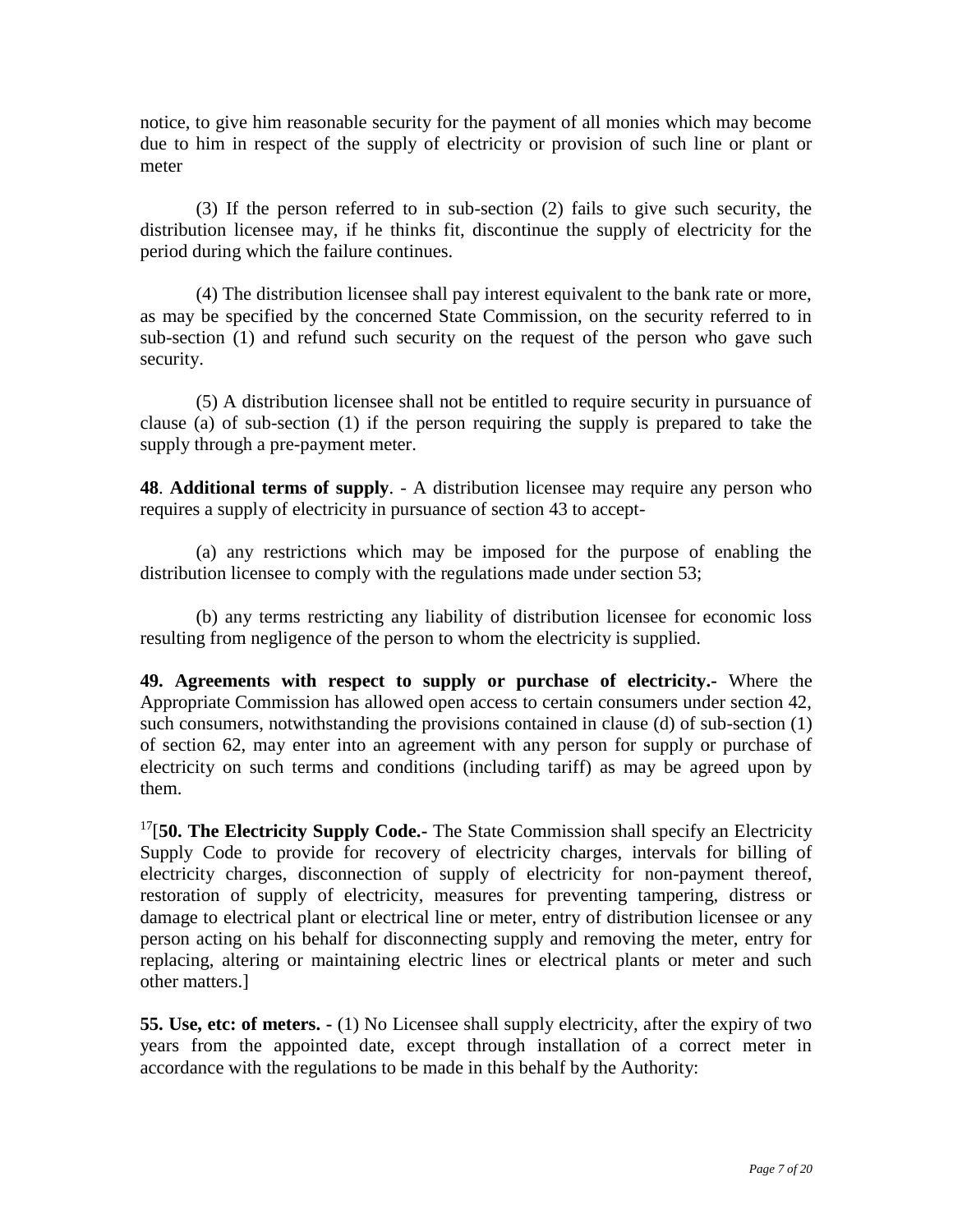Provided that the licensee may require the consumer to give him security for the price of a meter and enter into an agreement for the hire thereof, unless the consumer elects to purchase a meter:

Provided further that the State Commission may, by notification, extend the said period of two years for a class or classes of persons or for such area as may be specified in that notification.

(2) For proper accounting and audit in the generation, transmission and distribution or trading of electricity, the Authority may direct the installation of meters by a generating company or licensee at such stages of generation, transmission or distribution or trading of electricity and at such locations of generation, transmission or distribution or trading, as it may deem necessary.

(3) If a person makes default in complying with the provisions contained in this section or the regulations made under sub-section (1), the Appropriate Commission may make such order as it thinks fir for requiring the default to be made good by the generating company or licensee or by any officers of a company or other association or any other person who is responsible for its default.

**56. Disconnection of supply in default of payment**.- (1) Where any person neglects to pay any charge for electricity on any sum other than a charge for electricity due from him to a licensee or the generating company in respect of supply, transmission or distribution or wheeling of electricity to him, the licensee or the generating company may, after giving not less that fifteen clear days' notice in writing, to such person and without prejudice to his rights to recover such charge or other sum by suit, cut off the supply of electricity and for that purpose cut or disconnect any electric supply line or other works being the property of such licensee or the generating company through which electricity may have been supplied, transmitted, distributed or wheeled and may discontinue the supply until such charge or other sum, together with any expenses incurred by him in cutting off and reconnecting the supply, are paid, but no longer:

Provided that the supply of electricity shall not be cut off if such person deposits, under protest,-

- (a) an amount equal to the sum claimed from him, or
- (b) the electricity charges due from him for each month calculated on the basis of average charge for electricity paid by him during the preceding six months,

whichever is less, pending disposal of any dispute between him and the licensee.

(2) Notwithstanding anything contained in any other law for the time being in force, no sum due from any consumer, under this section shall be recoverable after the period of two years from the date when such sum became first due unless such sum has been shown continuously as recoverable as arrear of charges for electricity supplied and the licensee shall not cut off the supply of the electricity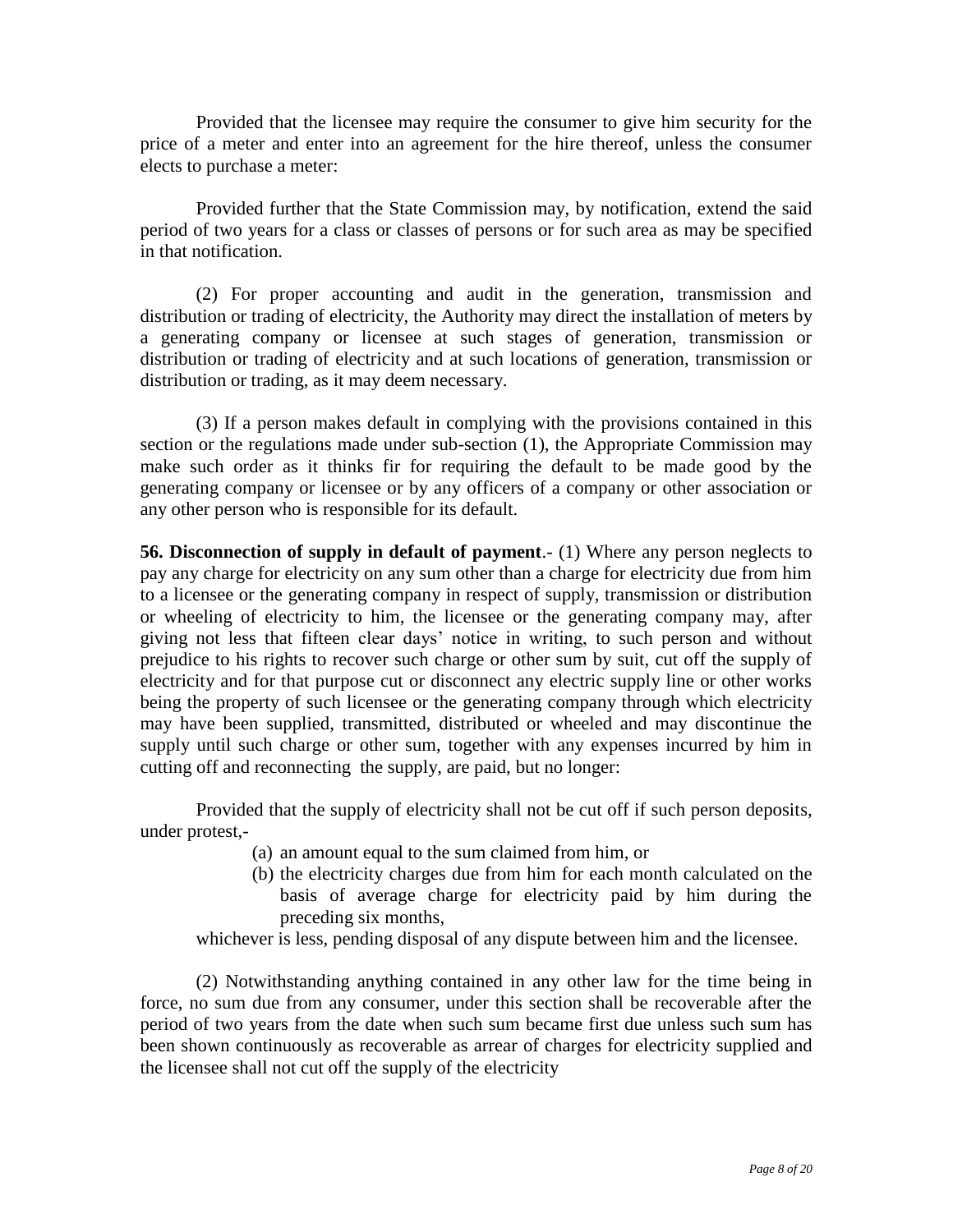**57. Standards of performance of licensee.- (**1) The Appropriate Commission may, after consultation with the licensees and persons likely to be affected, specify standards of performance of a licensee or a class of licensees.

(2) If a licensee fails to meet the standards specified under sub-section (1), without prejudice to any penalty which may be imposed or prosecution be initiated, he shall be liable to pay such compensation to the person affected as may be determined by the Appropriate Commission:

Provided that before determination of compensation, the concerned licensee shall be given a reasonable opportunity of being heard.

(3) The compensation determined under sub-section (2) shall be paid by the concerned licensee within ninety days of such determination.

#### PART VII TARIFF

**61. Tariff regulations:-** The Appropriate Commission shall, subject to the provisions of this Act, specify the terms and conditions for the determination of tariff, and in doing so, shall be guided by the following, namely:-

(a) the principles and methodologies specified by the Central Commission for determination of the tariff applicable to generating companies and transmission licensees;

(b) the generation, transmission, distribution and supply of electricity are conducted on commercial principles;

(c) the factors which would encourage competition, efficiency, economical use of the resources, good performance and optimum investments;

(d) safeguarding of consumers' interest and at the same time, recovery of the cost of electricity in a reasonable manner;

(e) the principles rewarding efficiency in performance;

(f) multiyear tariff principles;

 $^{18}$ [(g) that the tariff progressively reflects the cost of supply of electricity and also reduces cross-subsidies in the manner specified by the Appropriate Commission;]

(h) the promotion of co-generation and generation of electricity from renewable sources of energy;

(i) the National Electricity Policy and tariff policy:

Provided that the terms and conditions for determination of tariff under the Electricity (Supply) Act, 1948 (54 of 1948), the Electricity Regulatory Commission Act, 1998 (14 of 1998) and the enactments specified in the Schedule as they stood immediately before the appointed date, shall continue to apply for a period of one year or until the terms and conditions for tariff are specified under this section, whichever is earlier: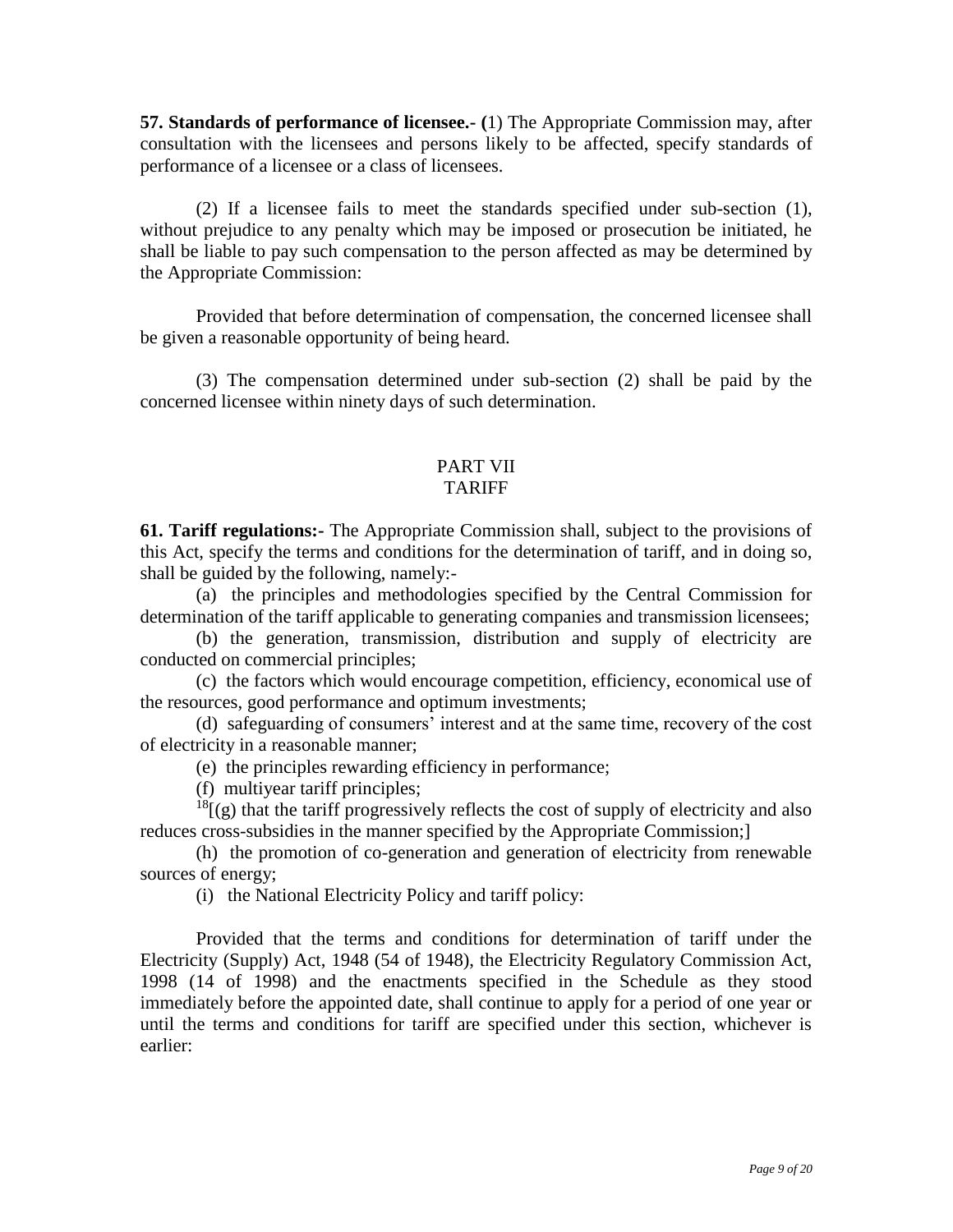**62. Determination of tariff.-** (6) If any licensee or a generating company recovers a price or charge exceeding the tariff determined under this section, the excess amount shall be recoverable by the person who has paid such price or charge alongwith interest equivalent to the bank rate without prejudice to any other liability incurred by the licensee.

#### PART XII

### INVESTIGATION AND ENFORCEMENT

**126. Assessment. –** (1) If on an inspection of any place or premises or after inspection of the equipments, gadgets, machines, devices found connected or used, or after inspection of records maintained by any person, the assessing officer comes to the conclusion that such person is indulging in unauthorized use of electricity, he shall provisionally assess to the best of his judgement the electricity charges payable by such persons or by any other person benefited by such use.

(2) The order of provisional assessment shall be served upon the person in occupation or possession or in charge of the place or premises in such manner as may be prescribed.

 $20$  [(3) Person, on whom an order has been served under sub-section (2), shall be entitled to file objections, if any, against the provisional assessment before the assessing officer, who shall, after affording a reasonable opportunity of hearing to such person, pass a final order of assessment within thirty days from the date of service of such order of provisional assessment, of the electricity charges payable by such person.]

(4) Any person served with the order of provisional assessment may, accept such assessment and deposit the assessed amount with the licensee within seven days of service of such provisional assessment order upon him:

 $^{21}[***]$ 

 $^{22}$ [(5) If the assessing officer reaches to the conclusion that unauthorized use of electricity has taken place, the assessment shall be made for the entire period during which such unauthorized use of electricity has taken place and if, however, the period during which such unauthorized use of electricity has taken place cannot be ascertained, such period shall be limited to a period of twelve months immediately preceding the date of inspection.]

(6) The assessment under this section shall be made at a rate equal to  $^{23}$ [twice] the tariff applicable for the relevant category of services specified in sub-section (5).

*Explanation*. - For the purposes of this section,-

- *(a)* "assessing officer" means an officer of a State Government or Board or licensee, as the case may be, designated as such by the State Government;
- *(b)* "unauthorized use of electricity" means the usage of electricity
	- *(i)* by any artificial means; or
	- *(ii )*by a means not authorized by the concerned person or authority or licensee; or
	- *(iii)* through a tampered meter; or

 $24$  [(*iv*) for the purpose other than for which the usage of electricity was authorized; or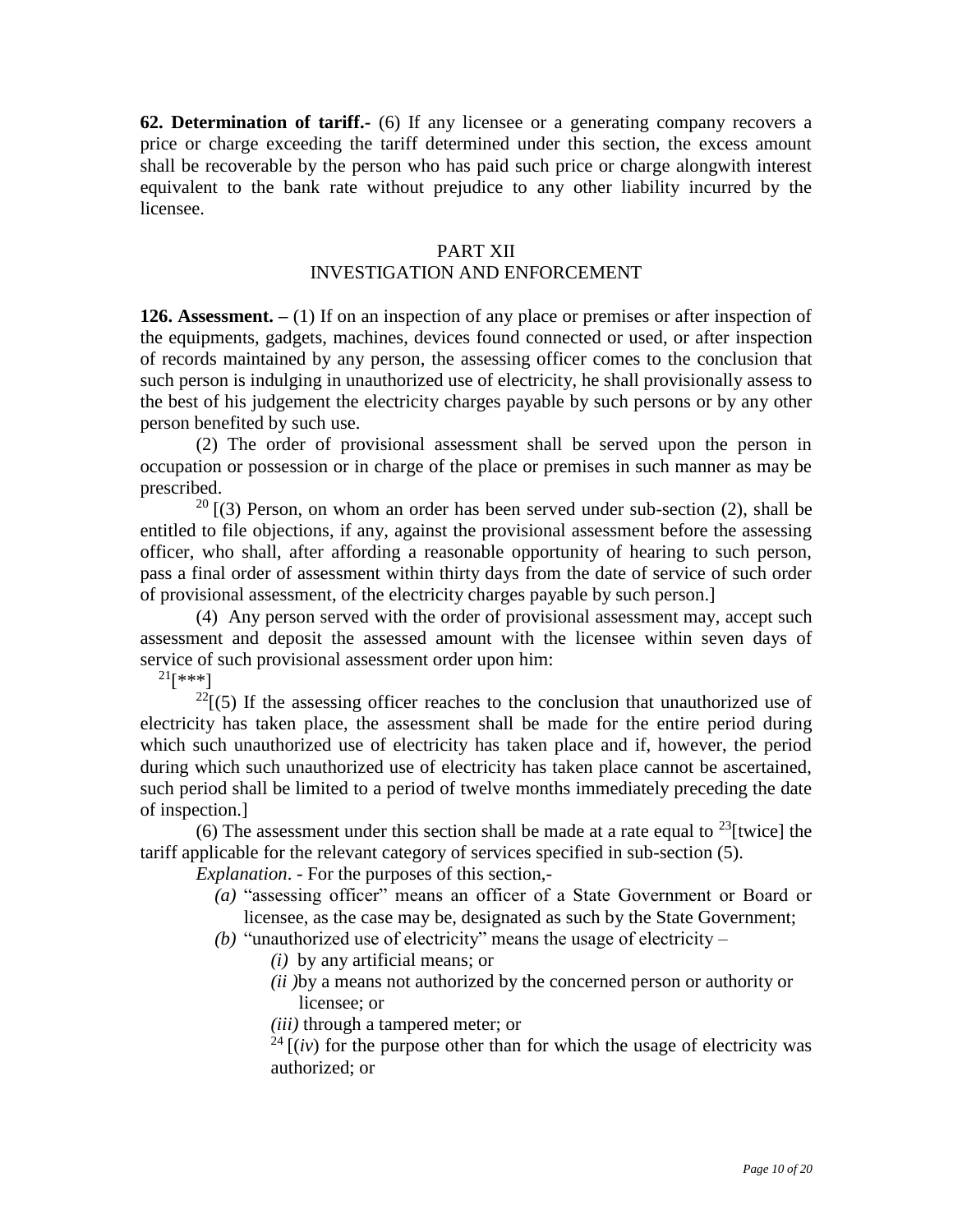(*v*) for the premises or areas other than those for which the supply of electricity was authorized.]

**127. Appeal to appellate authority**.– (1) Any person aggrieved by a final order made under section 126 may, within thirty days of the said order, prefer an appeal in such form, verified in such manner and be accompanied by such fee as may be specified by the State Commission, to an appellate authority as may be prescribed.

(2) No appeal against an order of assessment under sub-section (1) shall be entertained unless an amount equal to  $^{25}$ [half of the assessed amount] is deposited in cash or by way of bank draft with the licensee and documentary evidence of such deposit has been enclosed alongwith the appeal.

(3) The appellate authority referred to in sub-section (1) shall dispose of the appeal after hearing the parties and pass appropriate order and send copy of the order to the assessing officer and the appellant.

(4) The order of the appellate authority referred to in sub-section (1) passed under sub-section (1) passed under sub-section (3) shall be final.

(5) No appeal shall lie to the appellate authority referred to in sub-section (1) against the final order made with the consent of the parties.

(6) When a person defaults in making payment of assessed amount, he, in addition to the assessed amount, shall be liable to pay, on the expiry of thirty days from the date of order of assessment, an amount of interest at the rate of sixteen per cent per annum compounded every six months.

# PART XIV OFFENCE AND PENALTIES

# **135. Theft of Electricity.**  <sup>26</sup> [(1) Whoever, dishonestly,-

(*a*) taps, makes or cause to be made any connection with overhead, underground or under water lines or cables, or service wires, or service facilities of a licensee or supplier, as the case may be ; or

(*b*) tampers a meter, installs or uses a tampered meter, current reversing transformer, loop connection or any other device or method which interferes with accurate or proper registration, calibration or metering of electric current or otherwise results in a manner whereby electricity is stolen or wasted; or

(*c*) damages or destroys an electric meter, apparatus, equipment, or wire or causes or allows any of them to be so damaged or destroyed as to interfere with the proper or accurate metering of electricity; or

(*d*) uses electricity through a tampered meter; or

(*e*) uses electricity for the purpose other than for which the usage of electricity was authorized,

so as to abstract or consume or use of electricity shall be punishable with imprisonment for a term which may extend to three years or with fine or with both:

Provided that in a case where the load abstracted, consumed, or used or attempted abstraction or attempted consumption or attempted use-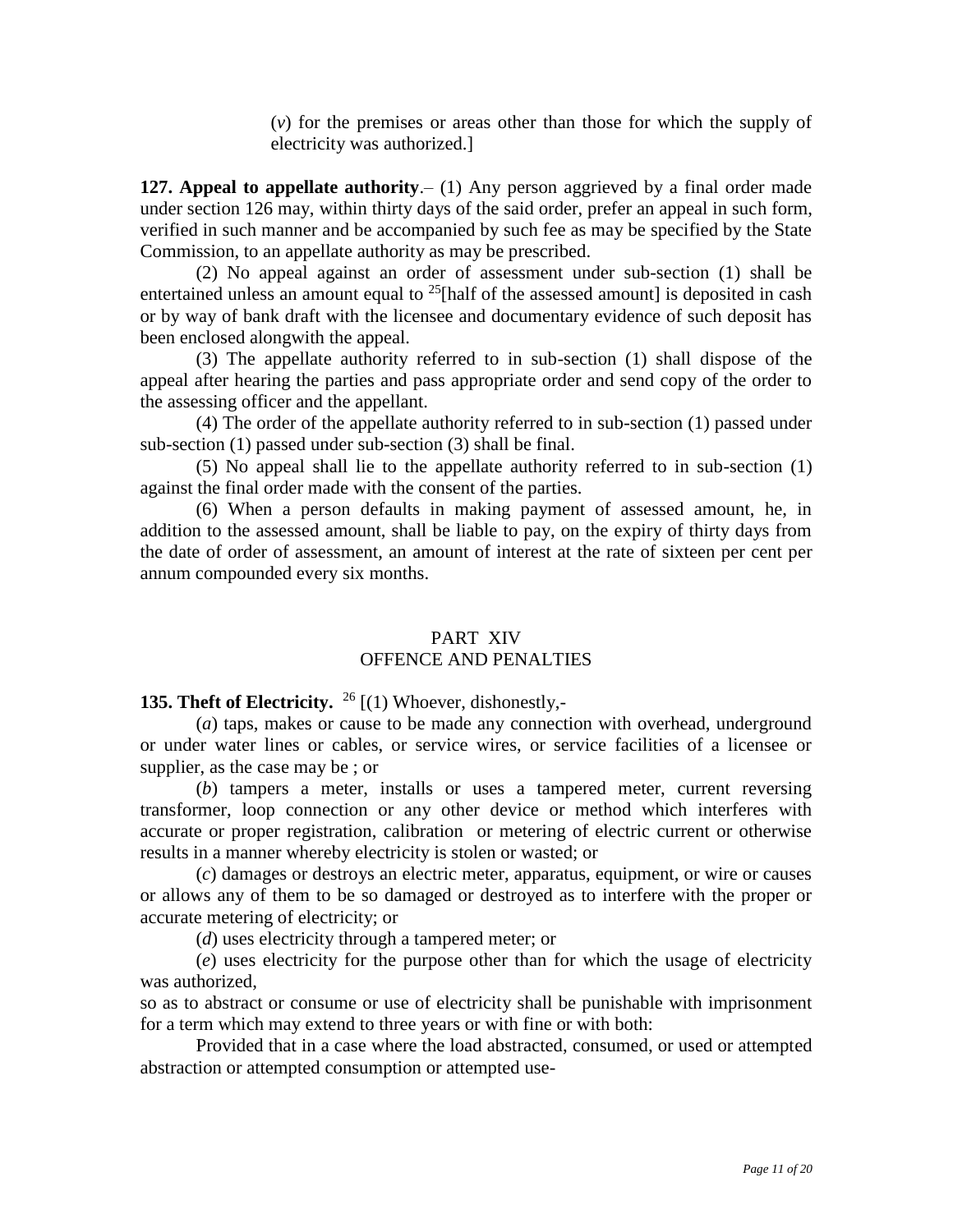(*i*) does not exceed 10 kilowatt, the fine imposed on first conviction shall not be less than three times the financial gain on account of such theft of electricity and in the event of second or subsequent conviction the fine imposed shall not be less than six times the financial gain on account of such theft of electricity;

(*ii*) exceeds 10 kilowatt, the fine imposed on first conviction shall not be less than three times the financial gain on account of such theft of electricity and in the event of second or subsequent conviction, the sentence shall be imprisonment for a term not less than six months, but which may extend to five years and with fine not less than six times the financial gain on account of such theft of electricity:

Provided further that in the event of second and subsequent conviction of a person where the load abstracted, consumed, or used or attempted abstraction or attempted consumption or attempted use exceeds 10 kilowatt, such person shall also be debarred from getting any supply of electricity for a period which shall not be less than three months but may extend to two years and shall also be debarred from getting supply of electricity for that period from any other source or generating station:

Provided also that if it is proved that any artificial means or means not authorized by the Board or licensee or supplier, as the case may be, exist for the abstraction, consumption or use of electricity by the consumer, it shall be presumed, until the contrary is proved, that any abstraction, consumption or use of electricity has been dishonestly caused by such consumer.

(1-A) Without prejudice to the provisions of this Act, the licensee or supplier, as the case may be, upon detection of such theft of electricity, immediately disconnect the supply of electricity:

Provided that only such officer to the licensee or supplier, as authorized for the purpose by the Appropriate Commission or any other officer of the licensee or supplier, as the case may be, of the rank higher than the rank so authorized shall disconnect the supply line of electricity:

Provided further that such officer of the licensee or supplier, as the case may be, shall lodge a complaint in writing relating to the commission of such offence in police station having jurisdiction within twenty-four hours from the time of such disconnection:

Provided also that the licensee or supplier, as the case may be, on deposit or payment of the assessed amount or electricity charges in accordance with the provisions of this Act, shall, without prejudice to the obligation to lodge the complaint as referred to in the second proviso to this clause, restore the supply line of electricity within fortyeight hours of such deposit or payment.]

(2)  $^{27}$  [Any officer of the licensee or supplier as the case may be, authorized] in this behalf by the State Government may-

(a) enter, inspect, break open and search any place or premises in which he has reason to believe that electricity  $^{28}$ [has been or is being] used unauthorisedly;

(b) search, seize and remove all such devices, instruments , wires and any other facilitator or article which  $^{29}$ [has been or is being] used for unauthorized use of electricity;

(c) examine or seize any books or account or documents which in his opinion shall be useful for or relevant to, any proceedings in respect of the offence under subsection (1) and allow the person from whose custody such books of account or documents are seized to make copies thereof or take extracts therefrom in his presence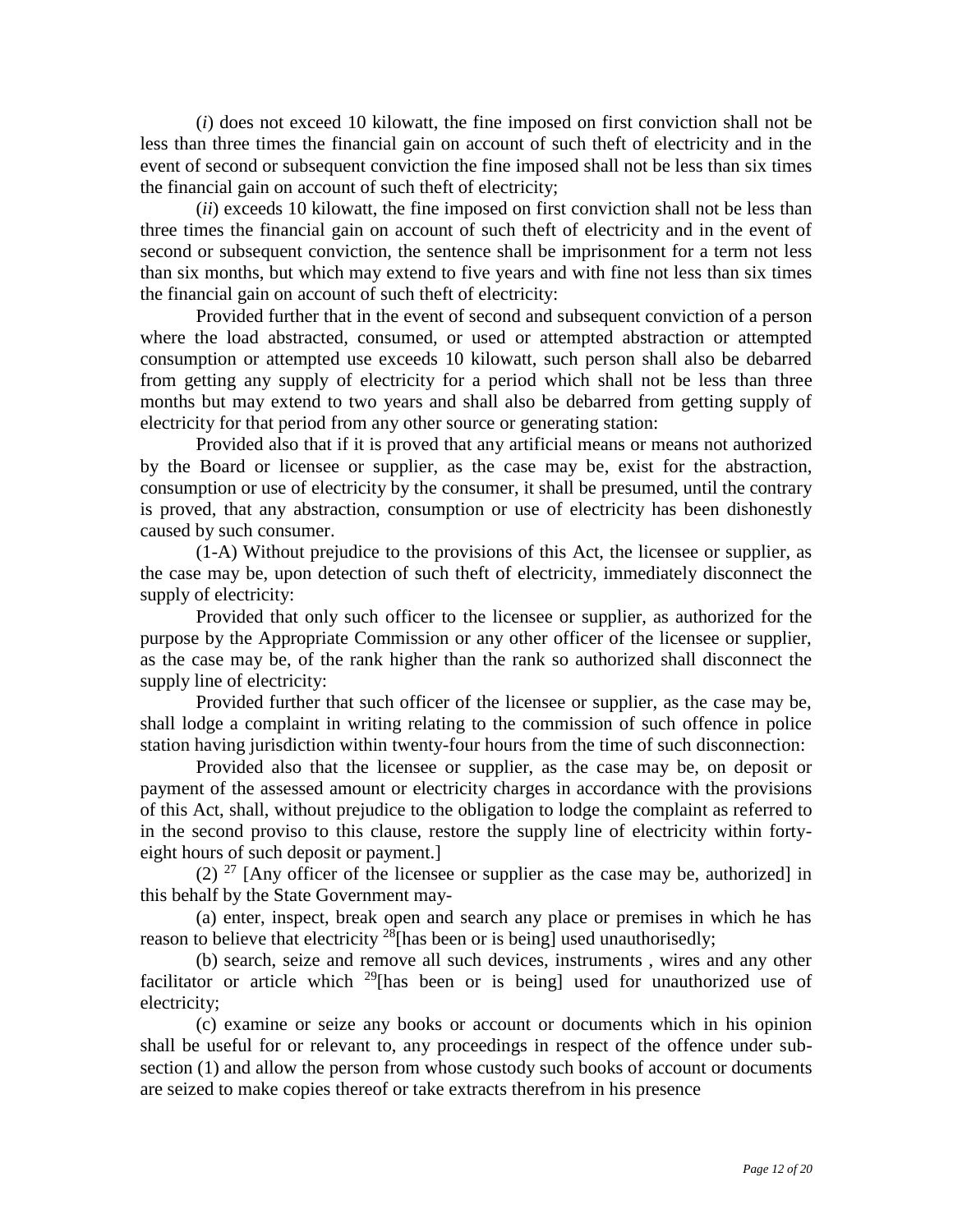(3) The occupant of the place of search or any person on his behalf shall remain present during the search and a list of all things seized in the course of such search shall be prepared and delivered to such occupant or person who shall sign the list:

Provided that no inspection, search and seizure of any domestic places or domestic premises shall be carried out between sunset and sunrise except in the presence of an adult male member occupying such premises.

(4) The provisions of the Code of Criminal Procedure, 1973 (2 of 1974), relating to search and seizure shall apply, as far as may be, to searches and seizure under this Act.

### **136. Theft of electric lines and materials.-** (1) Whoever, dishonestly -

(a) cuts or removes or takes away or transfers any electric line, material or meter from a tower, pole, any other installation or place of installation or any other place, or site where it may be rightfully or lawfully stored, deposited, kept, stocked, situated or located, including during transportation, without the consent of the licensee or the owner, as the case may be, whether or not the act is done for profit or gain; or

(b) stores, possess or otherwise keeps in his premises, custody or control, any electric line, material or meter the consent of the owner, whether or not the act is committed for profit or gain; or

(c) loads, carries, or moves from one place to another any electric line, material or meter without the consent of its owner, whether or not the act is done for profit or gain, is said to have committed an offence of theft of electric lines and materials, and shall be punishable with imprisonment for a term which may extend to three years or with fine or with both.

(2) If a person, having been convicted of an offence punishable under sun-section (1) is again guilty of an offence punishable under that sub-section, he shall be punishable for the second or subsequent offence for a term of imprisonment which shall not be less than six months but which may extend to five years and shall also be liable to fine which shall not be less than ten thousand rupees.

**137. Punishment for receiving stolen property**.- Whoever, dishonestly receives any stolen electric line or material knowing or having reasons to believe the same to be stolen property, shall be punishable with imprisonment of either description for a term which may extend to three years or with fine or with both.

#### **138. Interference with meters or works of licensee –** Whoever, -

(a) unauthorisedly connects any meter, indicator or apparatus with any electric line through which electricity is supplied by a licensee or disconnects the same from any such electric line; or

(b) unauthorisedly reconnects any meter, indicator or apparatus with any electric line or other works being the property of a licensee when the said electric line or other works has or have been cut or disconnected; or

(c) lays or causes to be laid, or connects up any works for the purpose of communicating with any other works belonging to a licensee; or

(d) maliciously injures any meter, indicator, or apparatus belonging to a licensee or wilfully or fraudulently alters the index or any such meter, indicator or apparatus or prevents any such meter, indicator or apparatus from duly registering,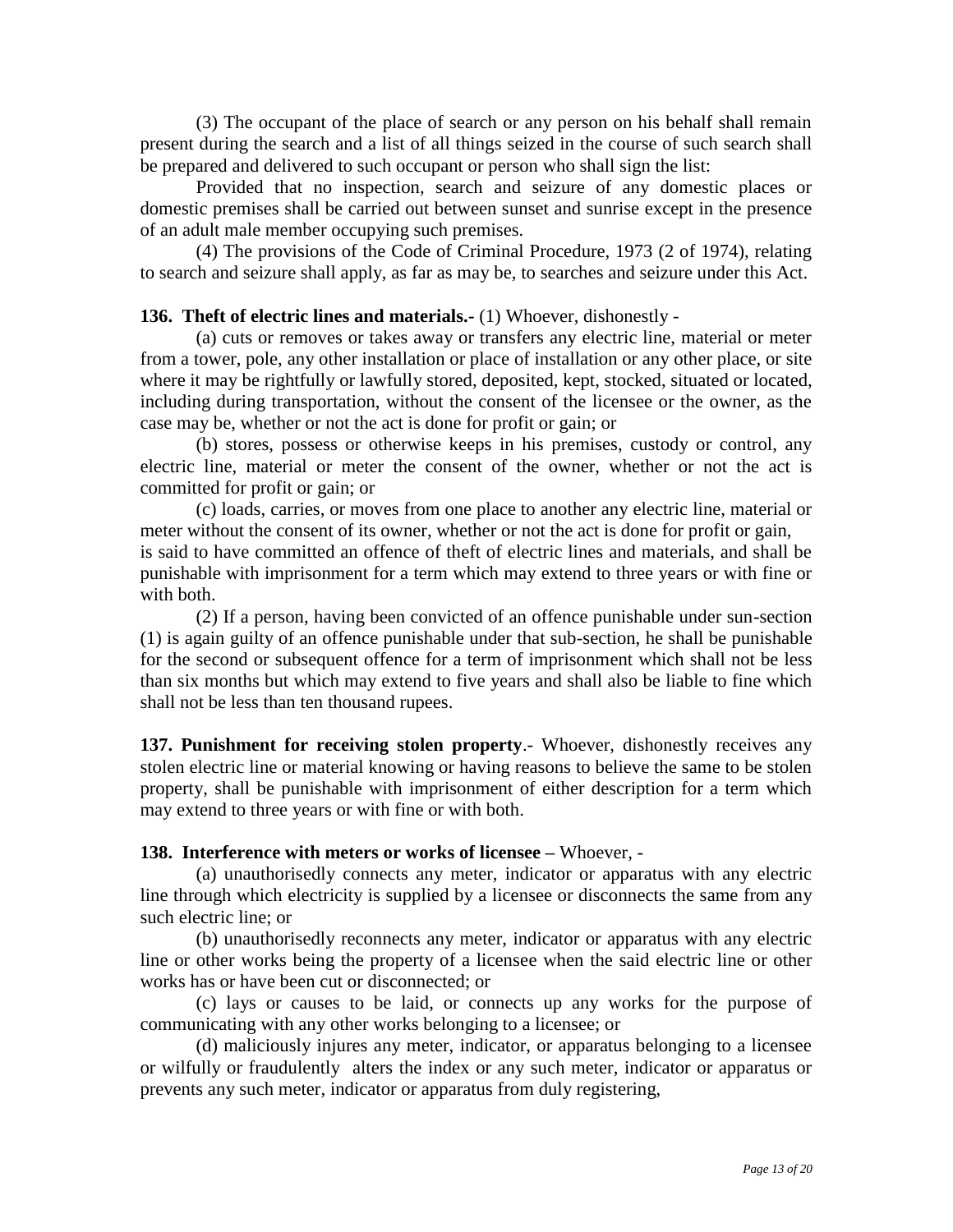shall be punishable with imprisonment for a term which may extend to three years, or with fine which may extend to ten thousand rupees, or with both, and, in the case of a continuing offence, with a daily fine which may extend to five hundred rupees; and if it is proved that any means exist for making such connection as is referred to in clause (a) or such reconnection as is referred to in clause (b), or such communication as is referred to in clause (c), for causing such alteration or prevention as is referred to in clause (d) and that the meter, indicator or apparatus is under the custody or control of the consumer whether it is his property or not, it shall be presumed, until the contrary is proved, that such connection, reconnection, communication, alteration, prevention or improper use, as the case may be, has been knowingly and wilfully caused by such consumer.

<sup>30</sup>[**139. Negligently breaking or damaging works**.– Whoever, negligently breaks, injuries, throws down or damages any material connected with the supply of electricity, shall be punishable with fine which may extend to ten thousand rupees

**140. Penalty for intentionally injuring works**.- Whoever, with intent to cut off the supply of electricity, cuts or injures, or attempt to cut or injure, any electric supply line or works, shall be punishable with fine which may extend to ten thousand rupees.]

**142. Punishment for non- compliance of directions by Appropriate Commission -** In case any complaint is filed before the Appropriate Commission by any person or if that Commission is satisfied that any person has contravened any of the provisions of this Act, or the rules or regulations made thereunder, or any direction issued by the Commission, the Appropriate Commission may after giving such person an opportunity of being heard in the matter, by order in writing, direct that, without prejudice to any other penalty to which he may be liable under this Act, such person shall pay, by way of penalty, which shall not exceed one lakh rupees for each contravention and in case of continuing failure with an additional penalty which may extend to six thousand rupees for every day during which the failure continues after contravention of the first such direction.

**145. Civil court not to have jurisdiction.-** No Civil Court shall have jurisdiction to entertain any suit or proceeding in respect of any matter which an assessing officer referred to in section 126 or an appellate authority referred to in section 127 or the adjudicating officer appointed under this Act is empowered by or under this Act to determine and no injunction shall be granted by any Court or other authority in respect of any action taken or to be taken in pursuance of any power conferred by or under this Act.

**146. Punishment for non compliance of orders or directions –** Whoever, fails to comply with any order or direction given under this Act, within such time as may be specified in the said order to direction or contravenes or attempts or abets the contravention of any of the provisions of this Act or any rules or regulations made thereunder, shall be punishable with imprisonment for a long term which may extend to three months or with fine which may extend to one lakh rupees, or with both in respect of each offence and in the case of a continuing failure, with an additional fine which may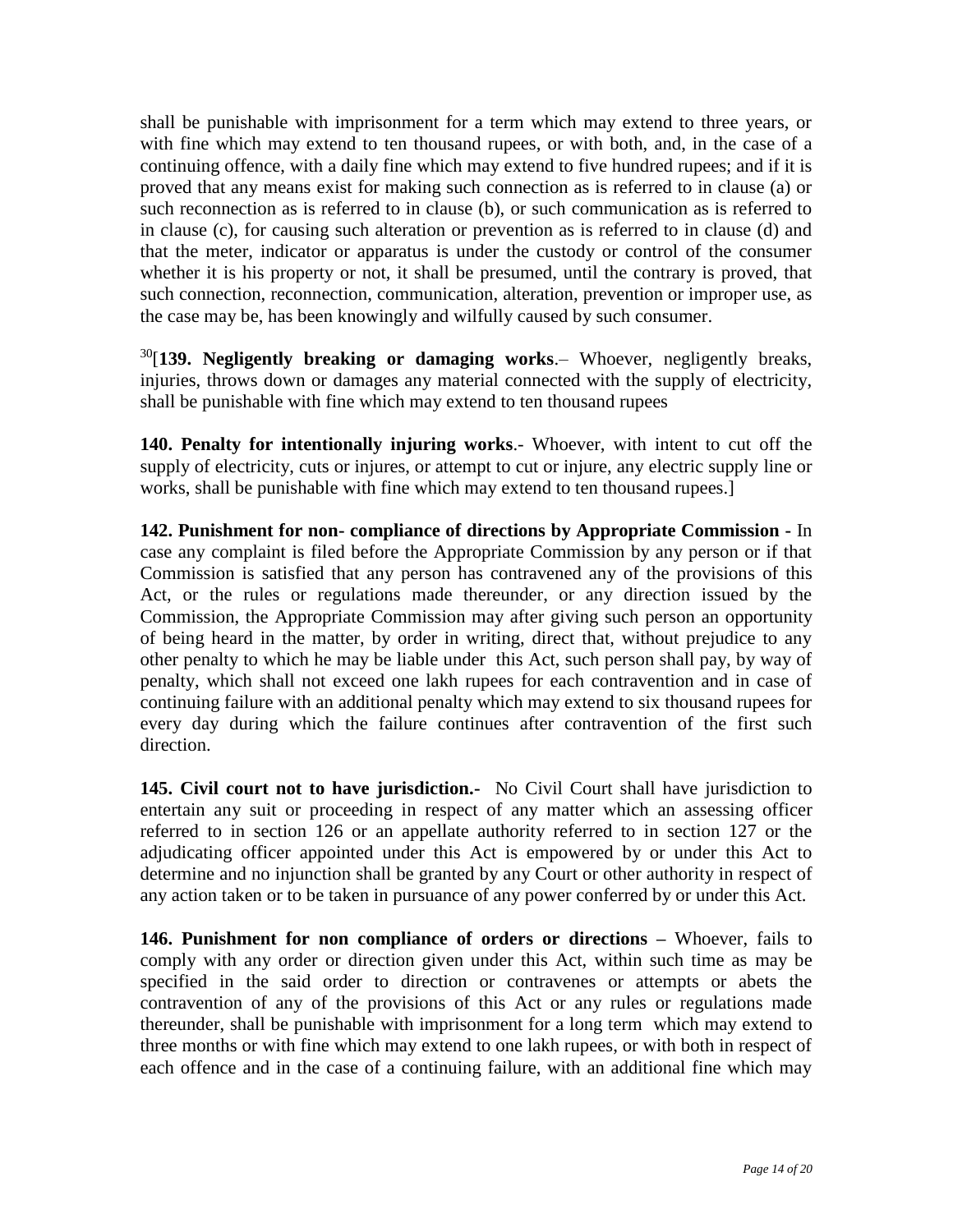extend to five thousand rupees for every day during which the failure continues after conviction of the first such offence:

 $31$ [Provided that nothing contained in this section shall apply to the orders, instructions or directions issued under section121.]

**151. Cognizance of offences.**– No Court shall take cognizance of an offence punishable under this Act except upon a complaint in writing made by Appropriate Government or Appropriate Commission or any of their officer authorized by them or a Chief Electrical Inspector or an Electrical Inspector or licensee or the generating company, as the case may be, for this purpose:

 $33$ [Provided that the Court may also take cognizance of an offence punishable under this Act upon a report of a police officer filed under section 173 of the Code of Criminal Procedure, 1973 (2 of 1974):

Provided further that a Special Court constituted under section 153 shall be competent to take cognizance of an offence without the accused being committed to it for trial.]

<sup>34</sup>**[151-A**. **Power of police to investigate.**– For the purposes of investigation of an offence punishable under this Act, the police officer shall have all the powers as provided in Chapter XII of the Code of Criminal Procedure, 1973 (2 of 1974).

**151-B**. **Certain offences to be cognizable and non-bailable.**– Notwithstanding anything contained in the Code of Criminal Procedure, 1973 (2 of 1974), an offence punishable under sections 135 to 140 or section 150 shall be cognizable and non-bailable.]

**152. Compounding of offences.**– (1) Notwithstanding anything contained in the Code of Criminal Procedure, 1973 (2 of 1974), the Appropriate Government or any officer authorized by it in this behalf may accept from any consumer or person who committed or who is reasonably suspected of having committed an offence of theft of electricity punishable under this Act, a sum of money by way of compounding of the offence as specified in the Table below:

## TABLE

| Nature of service       | Rate at which the sum of money for<br>compounding to be collected per Kilowatt<br>(KW)/Horse Power (HP) or part thereof for<br>Low Tension (LT) supply and per Kilo<br>Volt Ampere (KVA) of contracted demand<br>for High Tension (HT) |
|-------------------------|----------------------------------------------------------------------------------------------------------------------------------------------------------------------------------------------------------------------------------------|
| (1)                     | (2)                                                                                                                                                                                                                                    |
| 1. Industrial Service   | twenty thousand rupees;                                                                                                                                                                                                                |
| 2. Commercial Service   | ten thousand rupees;                                                                                                                                                                                                                   |
| 3. Agricultural Service | two thousand rupees;                                                                                                                                                                                                                   |
| 4. Other Services       | four thousand rupees:                                                                                                                                                                                                                  |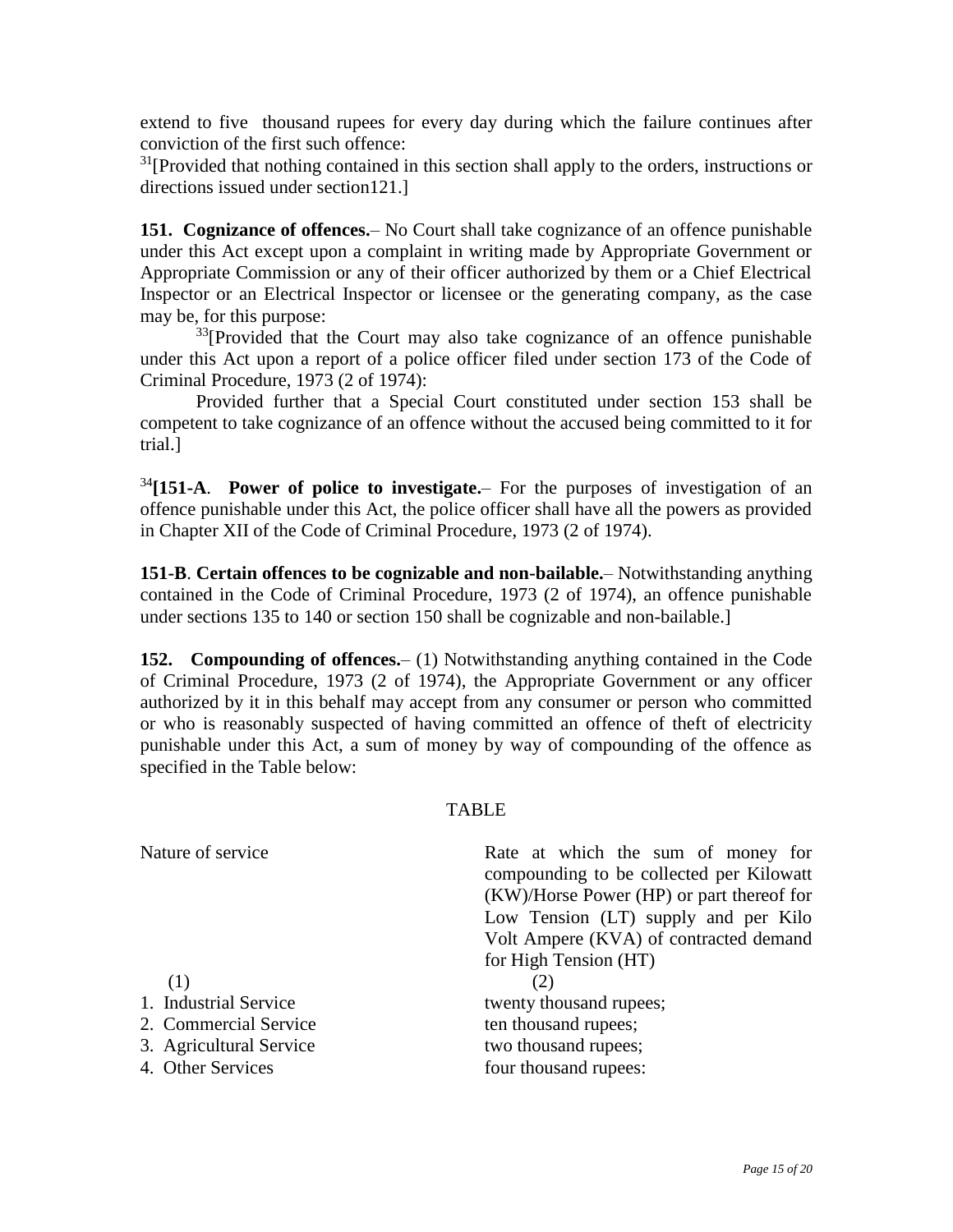Provided that the Appropriate Government may, by notification in the Official Gazette, amend the rates specified in the Table above.

(2) On payment of the sum of money in accordance with sub-section (1), any person in custody in connection with that offence shall be set at liberty and no proceedings shall be instituted or continued against such consumer or person in any Criminal Court.

(3) The acceptance of the sum of money for compounding an offence in accordance with sub-section (1) by the Appropriate Government or an officer empowered in this behalf shall be deemed to amount to an acquittal within the meaning of section 300 of the Code of Criminal Procedure, 1973 (2 of 1974).

(4) The compounding of an offence under sub-section (1) shall be allowed only once for any person or consumer.

### PART XV SPECIAL COURTS

**153. Constitution of Special Courts.**– (1) The Sate Government may, for the purposes of providing speedy trial of offences referred to in  $^{35}$ [sections 135 to 140 and section 150], by notification in the Official Gazette, constitute as many Special Courts as may be necessary for such area or areas, as may be specified in the notification.

(2) A Special Court shall consist of a single judge who shall be appointed by the State Government with the concurrence of the High Court.

(3) A person shall not be qualified for appointment as a Judge of a Special Court unless he was, immediately before such appointment, an Additional District and Sessions Judge.

(4) Where the office of the Judge of a Special Court is vacant, or such Judge is absent from the ordinary place of sitting of such Special Court, or he is incapacitated by illness or otherwise for the performance of his duties, any urgent business in the Special Court shall be disposed of –

- (a) by a Judge, if any, exercising jurisdiction in the Special Court;
- (b) where there is no such other Judge available, in accordance with the direction of District and Sessions Judge having jurisdiction over the ordinary place of sitting of Special Court, as notified under sub-section (1).

**154. Procedure and power of Special Court.**– (1) Notwithstanding anything contained in the Code of Criminal Procedure, 1973 (2 of 1974), every offence punishable under  $36$ [sections 135 to 140 and section 150] shall be triable only by the Special Court within whose jurisdiction such offence has been committed.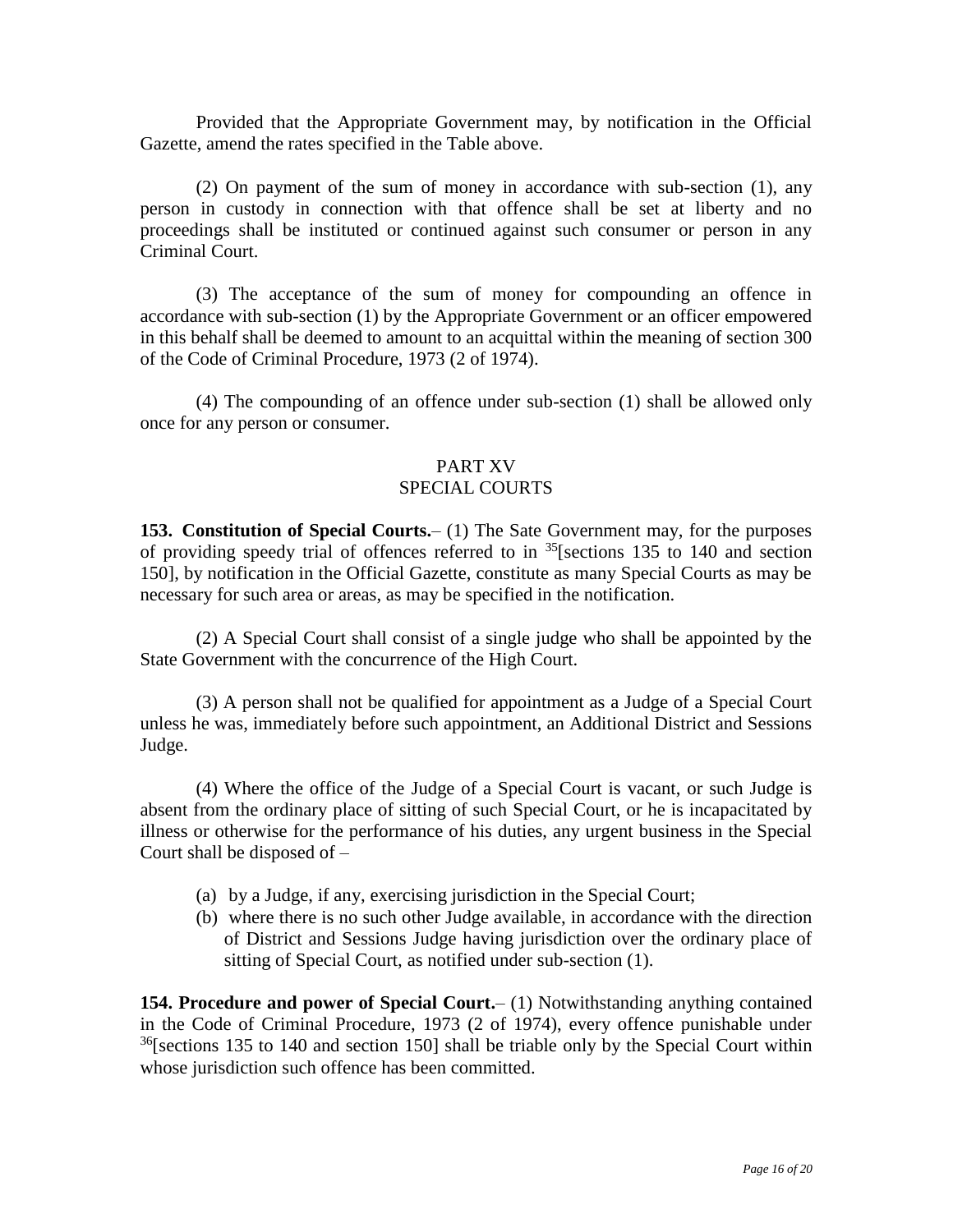(2) Where it appears to any Court in the course of any inquiry or trial that an offence punishable under  $36$ [sections 135 to 140 and section 150] in respect of any offence that the case is one which is triable by a Special Court constituted under this Act for the area in which such case has arisen, it shall transfer such case to such Special Court, and thereupon such case shall be tried and disposed of by such Special Court in accordance with the provisions of this Act:

Provided that it shall be lawful for such Special Court to act on the evidence, if any, recorded by any Court in the case of presence of the accused before the transfer of the case to any Special Court:

Provided further that if such Special Court is of opinion that further examination, cross-examination and re-examination of any of the witnesses whose evidence has already been recorded, is required in the interest of justice, it may re-summon any such witness and after such further examination, cross-examination or re-examination, if any, as it may permit, the witness shall be discharged.

(3) The Special Court may, notwithstanding anything contained in such subsection (1) of section 260 or section 262 of the Code of Criminal Procedure, 1973 (2 of 1974), try the offence referred to in  $37$ [sections 135 to 140 and section 150] in a summary way in accordance with the procedure prescribed in the said Code and the provisions of sections 263 to 265 of the said Code shall, so far as may be, apply to such trial:

Provided that where in the course of a summary trial under this sub-section, it appears to the Special Court that the nature of the case is such that it is undesirable to try such case in summary way, the Special Court shall recall any witness who may have been examined and proceed to re-hear the case in the manner provided by the provisions of the said Code for the trial of such offence:

Provided further that in the case of any conviction in a summary trial under this section, it shall be lawful for a Special Court to pass a sentence of imprisonment for a term not exceeding five years.

(4) A Special Court may, with a view to obtaining the evidence of any person supposed to have been directly or indirectly concerned in or privy to, any offence tender pardon to such person on condition of his making a full and true disclosure of the circumstances within his knowledge relating to the offence and to every other person concerned whether as principal or abettor in the commission thereof, and any pardon so tendered shall, for the purposes of section 308 of the Code of Criminal Procedure, 1973 (2 of 1974), be deemed to have been tendered under section 307 thereof.

(5) The  $38$ [Special Court shall] determine the civil liability against a consumer or a person in terms of money for theft of energy which shall not be less than an amount equivalent to two times of the tariff rate applicable for a period of twelve months preceding the date of detection of theft of energy or the exact period of theft if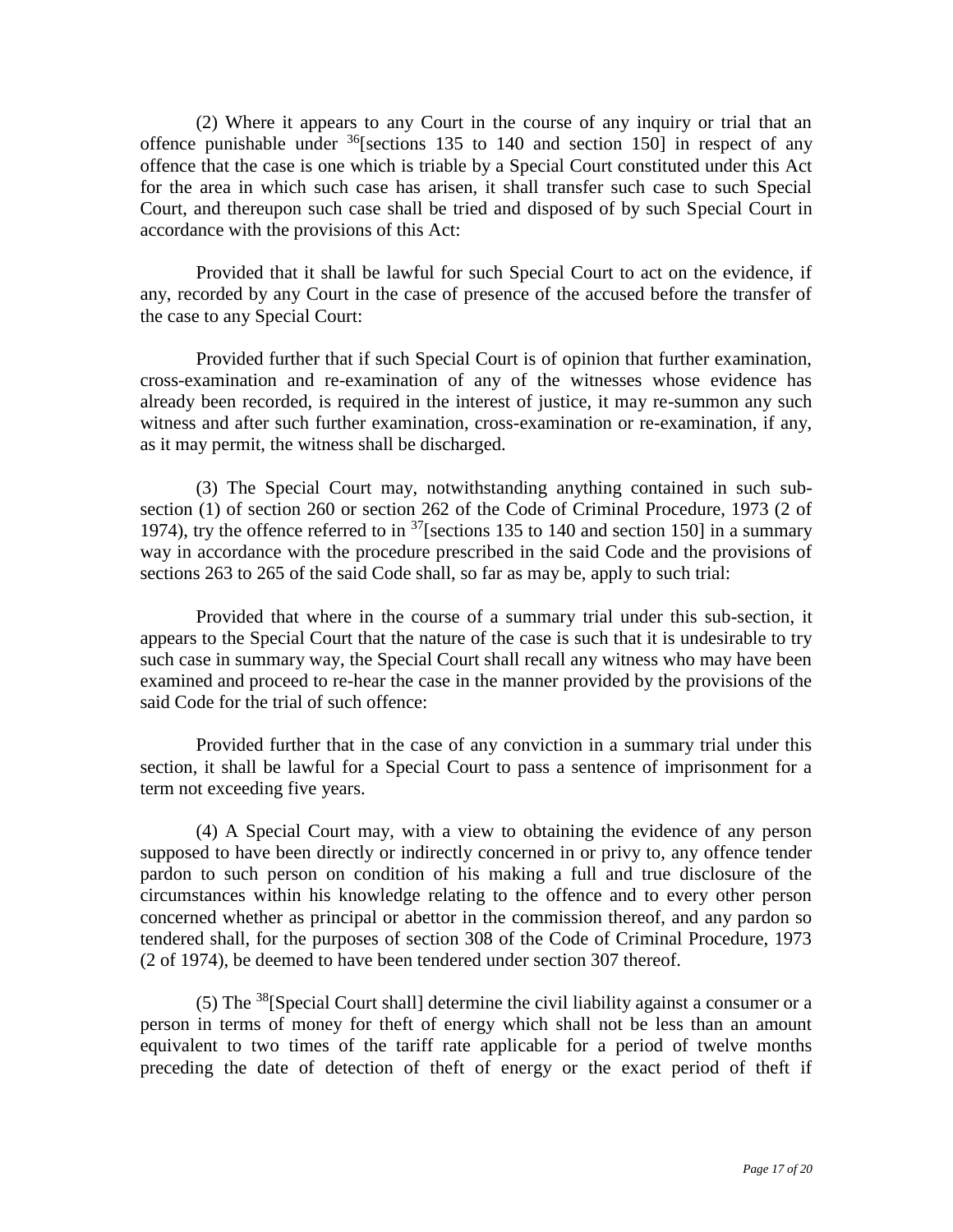determined whichever is less and the amount of civil liability so determined shall be recovered as if it were a decree of Civil Court.

(6) In case the civil liability so determined finally by the Special Court is less than the amount deposited by the consumer or the person, the excess amount so deposited by the consumer or the person, to the Board or licensee or the concerned person, as the case may be, shall be refunded by the Board or licensee or the concerned person, as the case may be, within a fortnight from the date of communication of the order of the Special Court together with interest at the prevailing Reserve Bank of India prime lending rate for the period from the date of such deposit till the date of payment.

Explanation- For the purposes of this section, "civil liability" means loss or damage incurred by the Board or licensee or the concerned person, as the case may be, due to the commission of an offence referred to in <sup>39</sup>[sections 135 to 140 and section 150].

**161**. **Notice of accidents and inquiries.**– (1) If any accident occurs in connection with the generation, transmission, distribution, supply or use of electricity in or in connection with, any part of the electric lines or electrical plant of any person and the accident results or is likely to have resulted in loss of human or animal life or in any injury to a human being or an animal, such person shall give notice of the occurrence and of any such loss or injury actually caused by the accident, in such form and within such time as may be prescribed, to the Electrical Inspector or such other person as aforesaid and to such other authorities as the Appropriate Government may by general or special order, direct.

(2) The Appropriate Government may, if it thinks fit, require any Electrical Inspector, or any other person appointed by it in this behalf, to inquire and report -

(a) as to the cause of any accident affecting the safety of the public, which may have been occasioned by or in connection with, the generation, transmission, distribution, supply or use of electricity, or

(b) as to the manner in, and extent to, which the provisions of this Act or rules and regulations made thereunder or of any licence, so far as those provisions affect the safety of any person, have been complied with.

(3) Every Electrical Inspector or other person holding an inquiry under subsection (2) shall have all the powers of a Civil Court under the Code of Civil Procedure , 1908 (5 of 1908) for the purpose of enforcing the attendance of witnesses and compelling the production of documents and material objects, and every person required by an Electrical Inspector be legally bound to do so within the meaning of section 176 of the Indian Penal Code (45 of 1860).

**163. Power for licensee to enter premises and to remove fittings or other apparatus of licensee.**– (1) A licensee or any person duly authorized by a licence may, at any reasonable time, and on informing the occupier of his intention, enter any premises to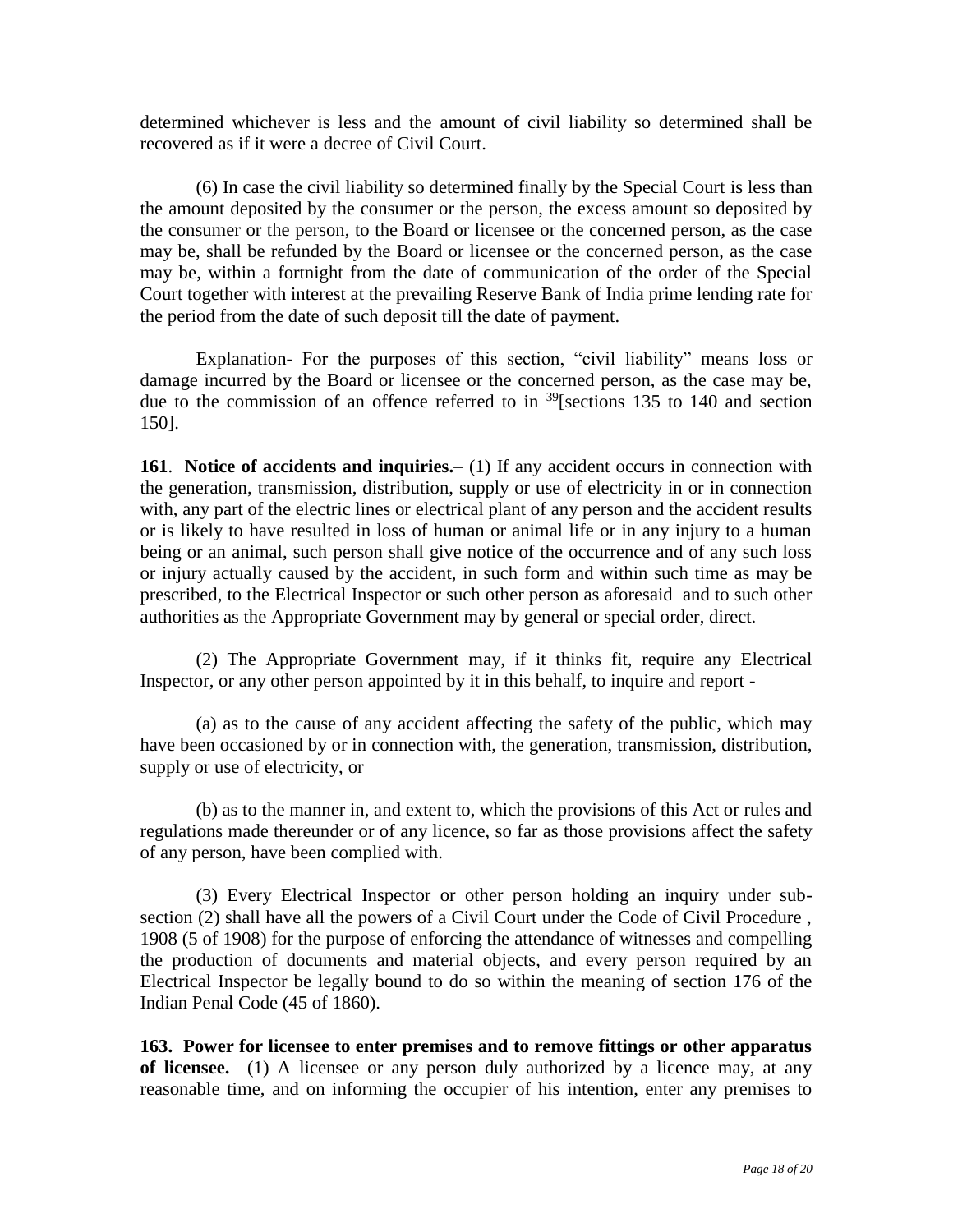which electricity is, or has been, supplied by him, of any premises or land, under, over, along, across, in or upon which the electric supply-lines or other works have been lawfully placed by him for the purpose of -

(a) inspecting, testing, repairing or altering the electric supply-lines, meters, fittings, works and apparatus for the supply of electricity belonging to the licensee; or

(b) ascertaining the amount of electricity supplied or the electrical quantity contained in the supply; or

(c) removing where a supply of electricity is no longer required, or where the licensee is authorized to take away and cut off such supply, any electric supply-lines, meters, fittings, works or apparatus belonging to the licensee.

(2) A licensee or any person authorized as aforesaid may also, in pursuance of a special order in this behalf made by an Executive Magistrate and after giving not less than twenty-four hours notice in writing to the occupier,-

(a) enter any premises or land referred to in sub-section (1) for any of the purposes mentioned therein;

(b) enter any premises to which electricity is to be supplied by him, for the purpose of examining and testing the electric wires fittings, works and apparatus for the use of electricity belonging to the consumer.

(3) Where a consumer refuses to allow a licensee or any person authorized as aforesaid to enter his premises or land in pursuance of the provisions of sub-section (1) or, sub-section (2), when such licensee or person has so entered, refuses to allow him to perform any act which he is authorized by those sub-sections to perform, or fails to give reasonable facilities for such entry or performance, the licensee may, after the expiry of twenty-four hours from the service of a notice in writing on the consumer, cut off the supply to the consumer for so long as such refusal or failure continues, but for no longer.

**171. Service of notices, orders or documents.**- (1) Every notice, order or document by or under this Act required, or authorized to be addressed to any person may be served on him by delivering the same after obtaining signed acknowledgement receipts therefor or by registered post or such means of delivery as may be prescribed –

(a) where the Appropriate Government is the addressee, at the office of such officer as the Appropriate Government may prescribed in this behalf;

(b) where a the Appropriate Commission is the addressee, at the office of the Appropriate Commission;

(c) where a company is the addressee, at the registered office of the company or, in the event of the registered office of the company not being in India, at the head office of the company in India;

(d) where any other persons is the addressee, at the usual or last known place of abode or business of the person.